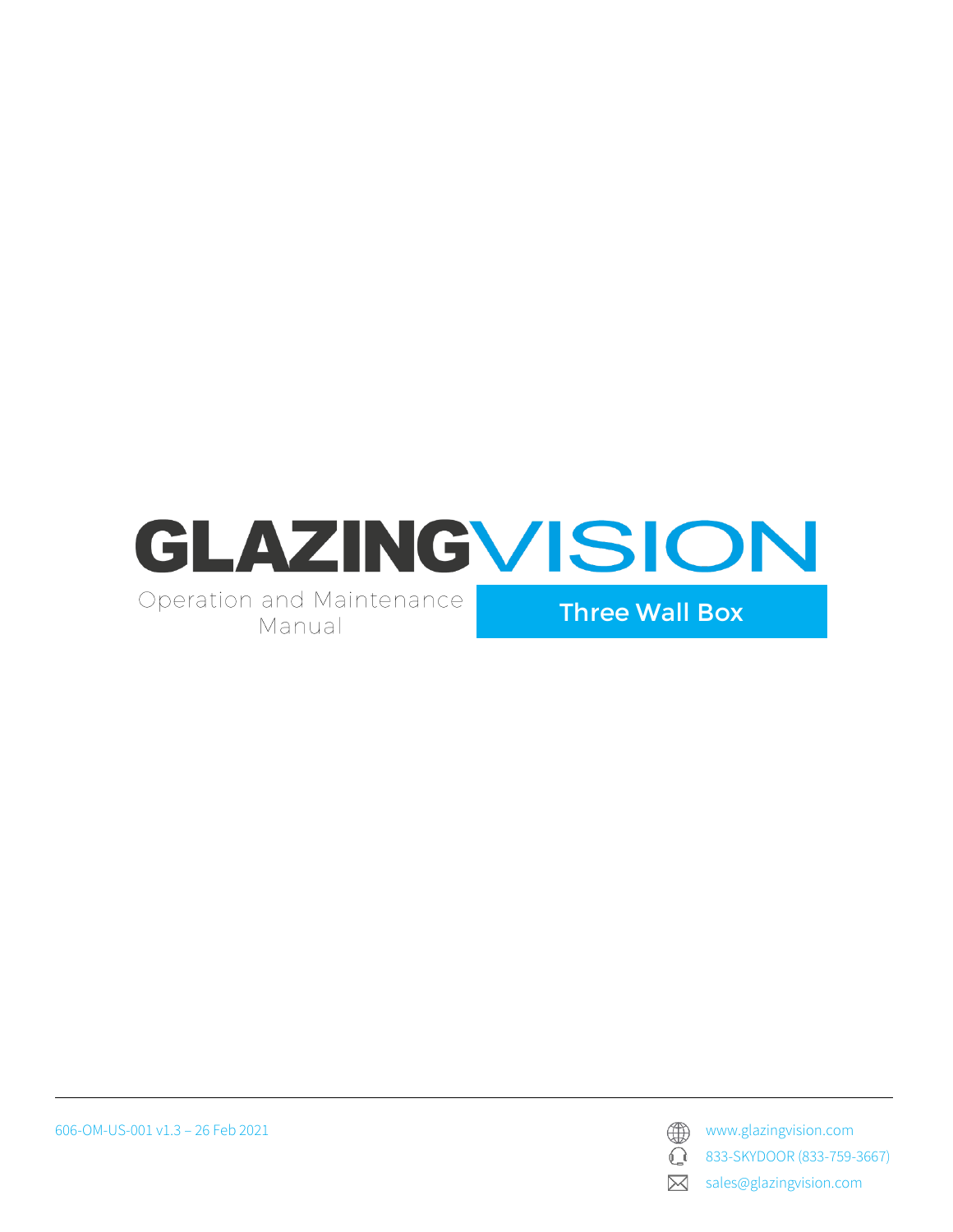### **Contents**

| Section Description                           | Page |
|-----------------------------------------------|------|
| Introduction                                  | 3    |
| Safety Information                            | 4    |
| Controls and Operation                        | 6    |
| Product Safety                                | 9    |
| Manual Override                               | 9    |
| Troubleshooting                               | 11   |
| Glass Specification and Breakage Instructions | 12   |
| Routine Testing and Maintenance               | 13   |
| Disposal at End of Life                       | 14   |
| Serial Number                                 | 14   |
| Warranty Information                          | 14   |
| Maintenance Log                               | 15   |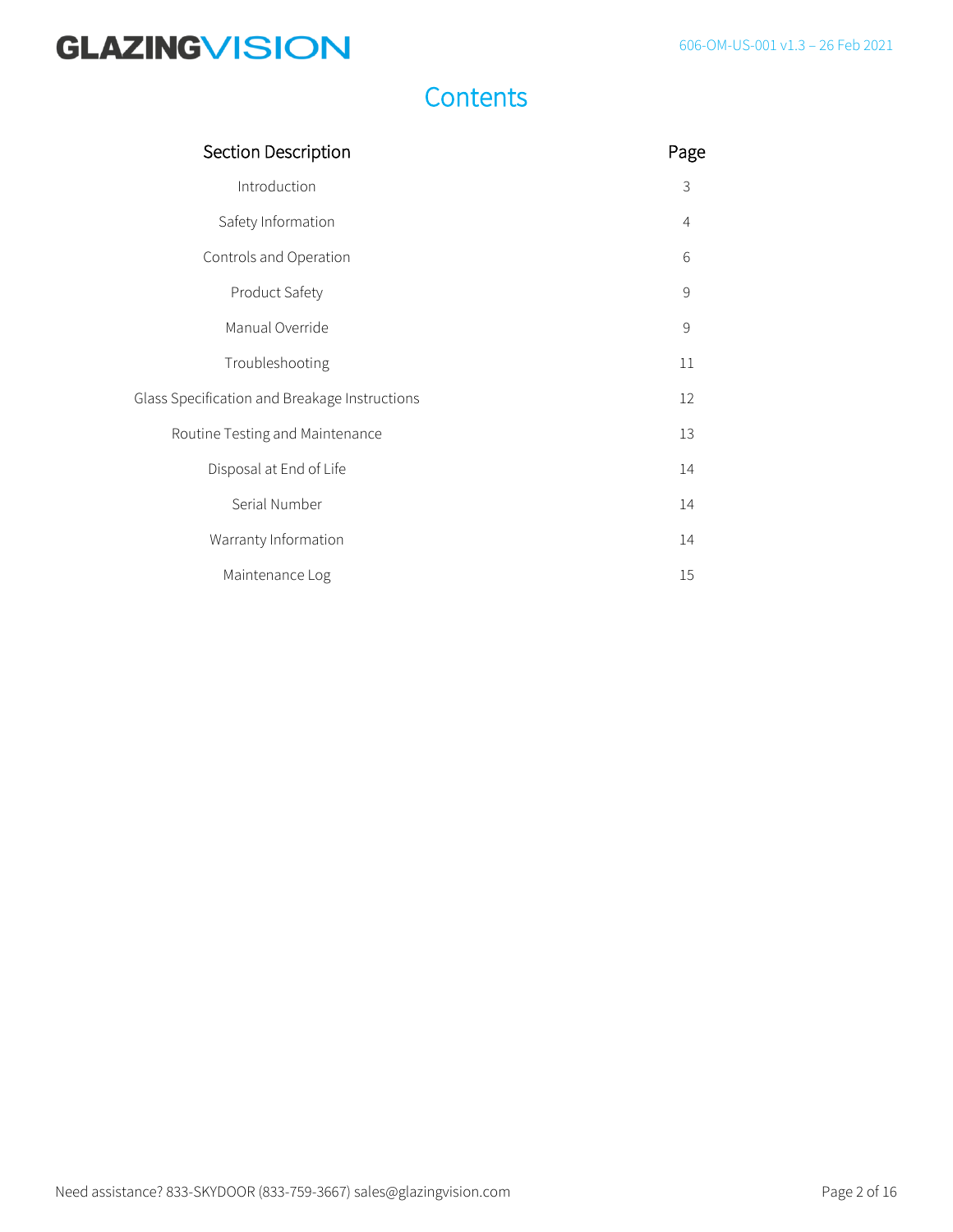### **Introduction**

Thank you for purchasing a Glazing Vision Three Wall Box. We hope that it gives you many years of service. The Three Wall Box is a thermally efficient opening product designed to allow access from a stairwell to a roof terrace or similar. It is fixed to the building structure at the back and either side. The product is available in either left or right hand opening formats - the sliding section (door) is made up of two glass panes mounted into a frame that slides over the fixed panes giving a large aperture ideal for placement at the top of a staircase of almost any configuration.

The product is intended to be used for regular access, to provide natural daylight, day-to-day ventilation and weather resistance.

A variety of optional extras including a rain sensor, thermostat, remote control and home automation system connectivity are available. Proximity detection (safety sensors that immediately stop the product moving when an infrared light beam is broken) is included on every product as standard.

This product is robust and long-lasting, boasting excellent thermal performance, air tightness and reliable operation.

Servicing and maintenance must only be carried out by suitably qualified personnel. Care should be taken when working on the product, avoiding accidental damage and ensuring operational reliability. Maintenance requirements can be found within this manual and maintenance log records must be completed to ensure the unit performs as required and the warranty is not invalidated.

Should you have any queries beyond this manual please do not hesitate to contact Glazing Vision.

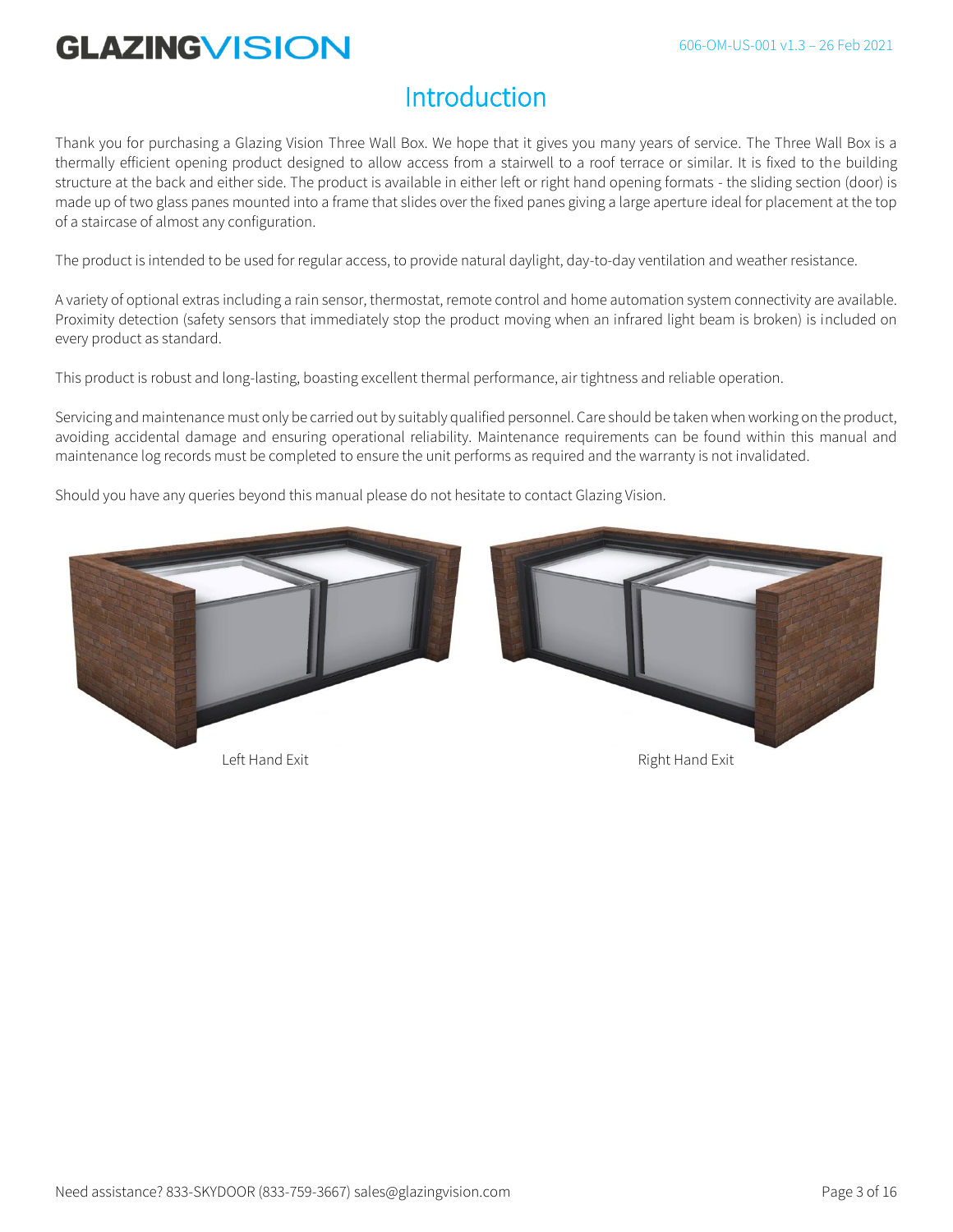## Safety Information

Accessing your skylight in order to carry out routine maintenance may involve working at heights, working at an unusual angle, being in unfamiliar locations or all of these. Before work is commenced, stop and consider the best way to carry out the task and what hazards you might encounter.

| Consider:<br>How you will safely access your skylight to carry out maintenance.<br>Any openings, voids or unprotected edges that might pose a significant risk whilst working at height.<br>Using an elevated platform, cherry picker or scaffolding in preference to a ladder.<br>If specialist access is needed.<br>What personal protective safety equipment is required.<br>How you will transport equipment to the skylight.<br>How you will work so as not to drop equipment.<br>Your personal capability to safely carry out the task.<br>Wearing suitable clothing so as not to snag or catch on things.<br>Impact of weather on the task, especially driving rain and high winds.<br>If in doubt, please contact Glazing Vision for assistance. |
|----------------------------------------------------------------------------------------------------------------------------------------------------------------------------------------------------------------------------------------------------------------------------------------------------------------------------------------------------------------------------------------------------------------------------------------------------------------------------------------------------------------------------------------------------------------------------------------------------------------------------------------------------------------------------------------------------------------------------------------------------------|
| Anticipated hazards may include:<br>Falls from height.<br>Unsafe use of ladders.<br>Equipment falling from height.<br>Slips, trips and falls.<br>Fragile roof areas.<br>Finger or clothing entrapment in mechanical or moving parts.<br>Working with electricity.                                                                                                                                                                                                                                                                                                                                                                                                                                                                                        |
| Do not attempt to repair, move or dismantle the product unless suitably competent and qualified to do so, with<br>the appropriate safety measures in place. Any repairs and/or movement of the product may invalidate the<br>warranty. Please seek advice from Glazing Vision.                                                                                                                                                                                                                                                                                                                                                                                                                                                                           |
| Any electrical work is to be carried out by a qualified and competent electrician in accordance with Glazing<br>Vision's wiring diagram(s).                                                                                                                                                                                                                                                                                                                                                                                                                                                                                                                                                                                                              |



### The following warnings are here to prevent personal injury and damage to the product. Please follow them explicitly.

- The product must be properly installed and commissioned in accordance with the installation manual before it is used.
- Use the product only for its intended purpose.
- Regular cleaning and maintenance must be carried out according to the guidelines described in this manual.
- Glazing Vision strongly recommends that any work is carried out by suitably qualified individuals (e.g. Glazing Vision trained personnel or contractors, or an experienced electro-mechanical service engineer).
- Do not touch the motors/mechanisms after operating the product as they may become hot.
- Do not walk or sit on the unit (except for the dedicated treadplate).
- Risk of crush and/or trapping injuries. Make sure that fingers and other obstructions are kept clear of the product and its mechanisms at all times. Proximity (safety) sensors are fitted as standard, however care must still be taken.
- Overcurrent protection is designed to prevent damage to the product and its mechanisms. It should not be relied upon to prevent injuries.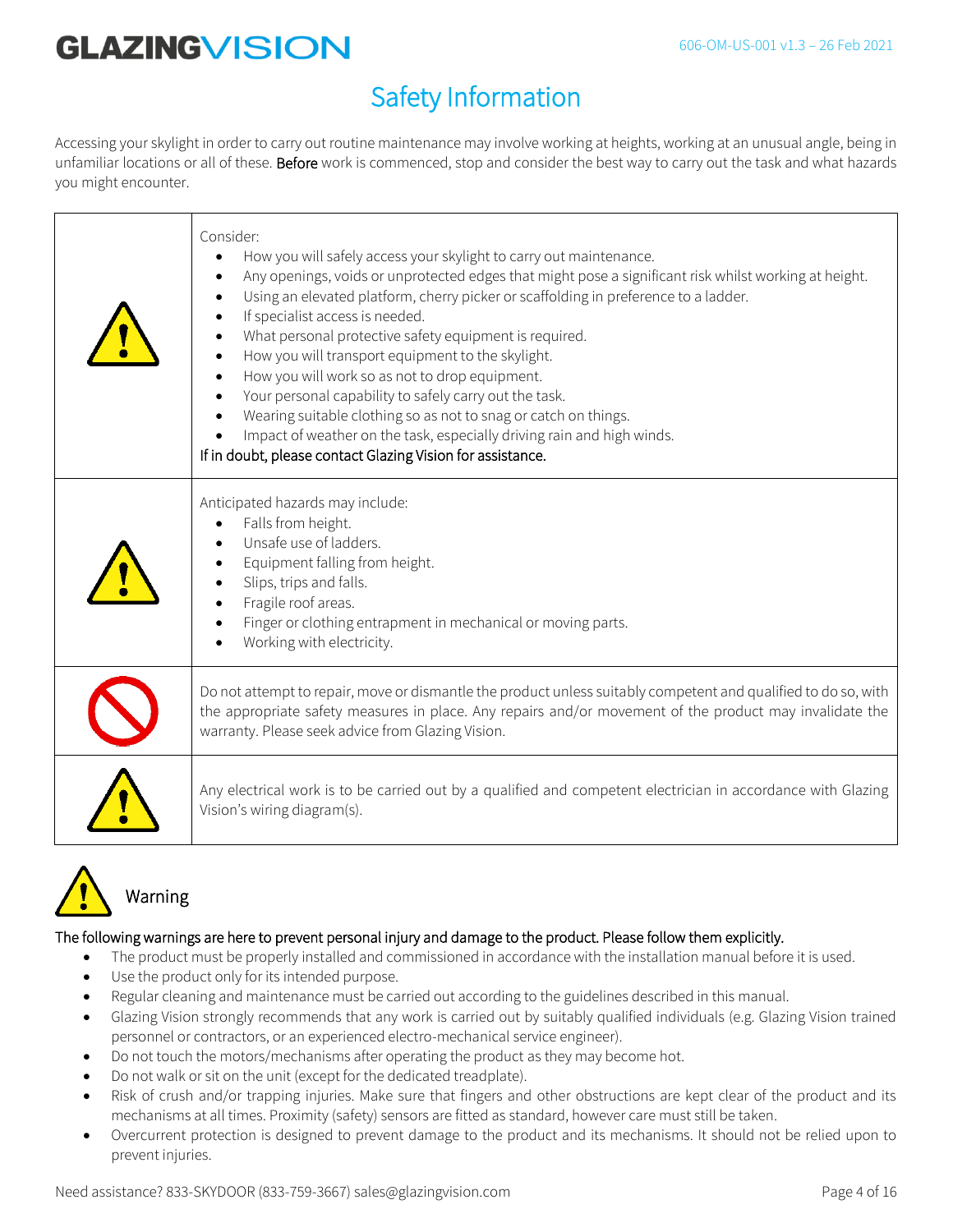- Do not place anything on, or cause obstruction to, the moving sections of the product as this may cause damage to the mechanisms/product and/or prevent the unit from opening/closing.
- Do not allow unauthorized persons (e.g. children) to operate the product as this may lead to personal injury or damage to the product. Do not leave children or pets unsupervised near the product – it may open/close unexpectedly (e.g. due to the rain sensor activating) and cause injury.
- Do not pull on the cables where they exit the product. Doing so may loosen connections, result in damage to the product and/or create the need for a repair visit.
- Do not leave the product open in the rain, this could damage the control board and/or mechanisms. If required, a rain sensor can be specified at the time of order.
- Should any cables or electrical components break or become damaged, have them repaired or replaced immediately. Deteriorated insulation of electrical parts or overloading may cause an electric shock or fire.
- Do not knock or damage the proximity sensors so they become misaligned as that will prevent the product from operating.

For more information or assistance please contact Glazing Vision.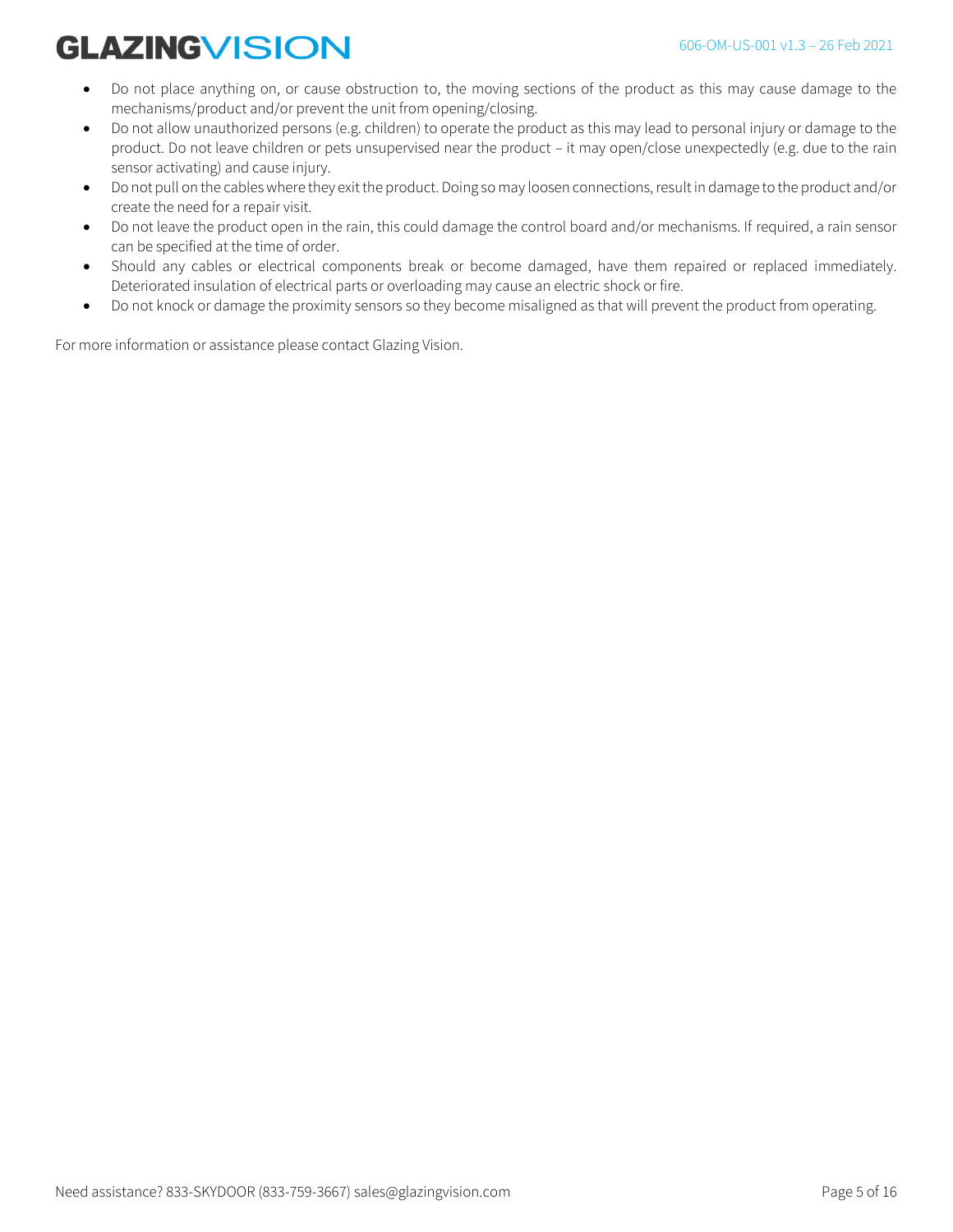## Controls and Operation

Various options are available at time of order. If specific data is required for your product, please refer to your order confirmation or contact your supplier for assistance.

#### Control Switch

The standard operation of the unit is via the supplied wall mounted control switch and can be operated using two different methods as explained below:



*Figure 1 – Wall mounted control switch*

'One touch' operation – A press of up to 5 seconds will be interpreted as one touch. Press and release the control switch once in either the up or down direction - the product will open or close fully. Partially open positions can be achieved by pressing the control switch again at any point during the open or close cycle.

Conventional 'hold' operation – Press and hold the control switch until the product has reached the desired position. Releasing the switch stops the product in that position (as long as the control switch has been pressed for more than the 5 seconds recognized as 'one touch' operation). Note that the product will stop automatically when it becomes either fully open or closed.



Do not leave your product open in rain or inclement weather. Glazing Vision cannot be held responsible for damage caused by failure to comply with this instruction.

#### *Status Light*

The status light will illuminate green if the product is functioning normally. If the status light displays another color, please refer to the troubleshooting section of this document.

#### Remote Control (Optional)

The remote control unit functions in the same way as the wall mounted control switch but allows you to open and close your product from a short range. It has 3 control buttons, open, stop and close - the stop button can be used for partial opening.

The remote control is powered by 2 x AAA batteries. In order to preserve the batteries, the remote control will switch itself off after a brief period of inactivity. It will switch itself on when any of the buttons on the remote control are pressed. To replace the batteries, remove the small hex screws found on the rear of the remote to allow access inside. Note the polarity when inserting the new batteries.



Need assistance? 833-SKYDOOR (833-759-3667) sales@glazingvision.com example the example of 16 *Figure 2 – Remote control*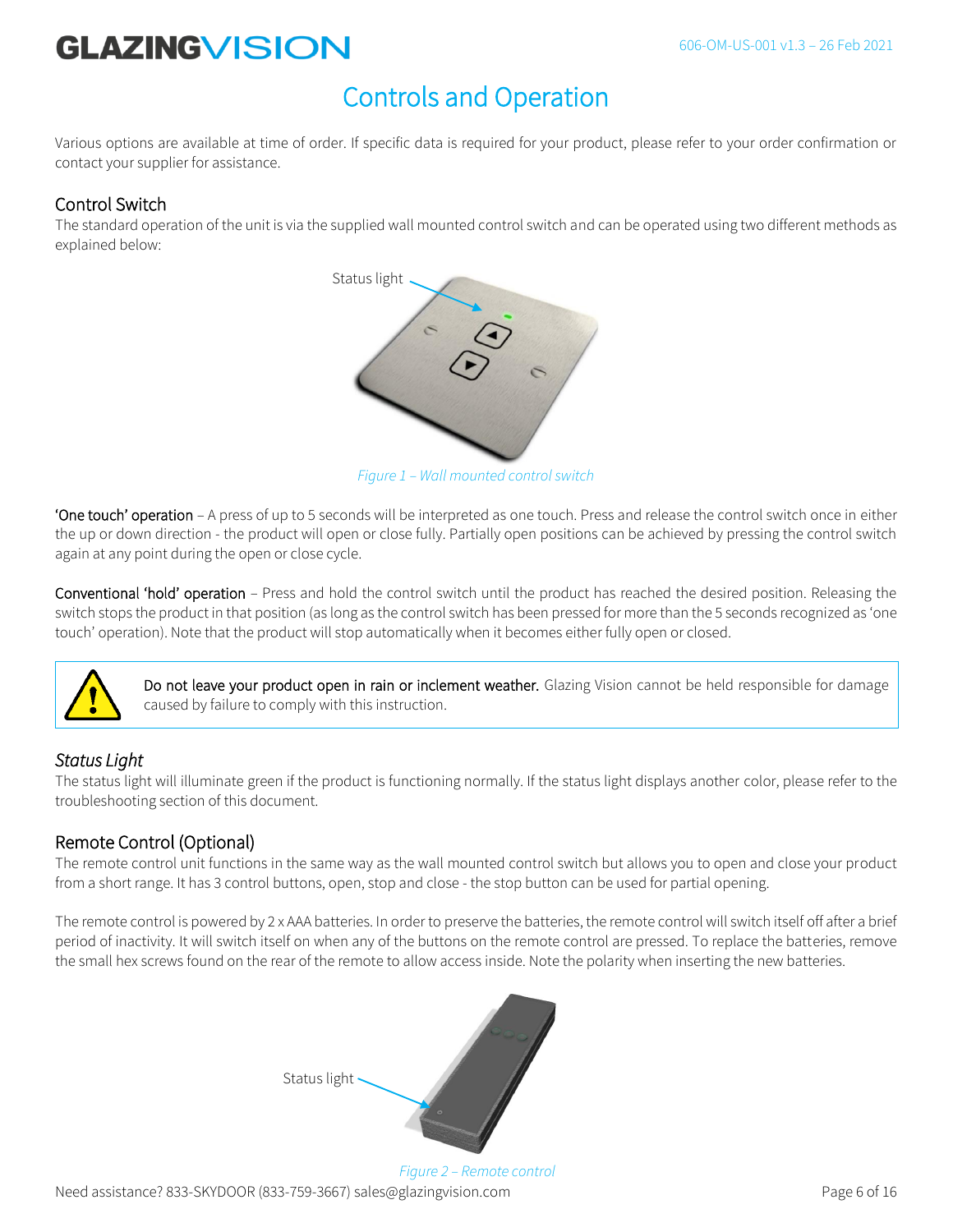#### *Pairing a Remote Control*

Additional remote controls can be paired to or unpaired from the product. To put the product into pairing mode and prepare it for adding or removing a remote control follow these steps:

- 1. Ensure that the product is fully closed.
- 2. Press and hold the CLOSE (down arrow) button on the wall-mounted control switch.
- 3. Still holding the CLOSE button, press and hold the OPEN (up arrow) button.
- 4. As soon as the status light starts flashing, release both buttons.

The control switch status light will now flash red and blue alternately for 2 minutes. You now have a 2 minute window in which to pair the remote to the product.

#### *To Add a Remote*

Press any of the buttons on the remote control during the 2 minute pairing window. Wait for approximately 30 seconds and then press either the open or close buttons (this needs to be done before the 2 minutes are up). The remote control should now be paired to the product. When using the remote control its status light will illuminate green when the product is in motion.

#### *To Delete a Remote*

Ensure there has been at least 2 minutes since either the product was first powered up or from when the pairing procedure was initiated (i.e. you are not in the 2 minute pairing window). Press all three buttons on the remote control together and immediately release them. The status light on the remote control should turn red for a few seconds and then turn off. If it turns green or amber, try pressing the three buttons again. When the red status light turns off, the remote will be unpaired from the product.

#### Rain Sensor (Optional)

The rain sensor automatically closes the product when moisture is detected. When the product is opened it activates the built-in low power heater to evaporate any surface moisture (this will remove condensation/dew but not large amounts of standing water or ice). If moisture is still detected, the product will close on the assumption that it is raining (the status light will illuminate green). The control switch status light will also flash intermittent green indicating a closure due to rain. The rain sensor should be positioned horizontally (in line with the ground) in a location that will ensure that it is exposed to the rain and must be kept clean to function correctly.



#### Rain Sensor Isolation Switch (Optional)

The rain sensor isolation switch is internally mounted and wired directly to the rain sensor cable, allowing the sensor to be switched on/off. Turning off the switch deactivates the signal from the rain sensor and prevents the product from closing in the event of rain. This avoids the scenario where someone could be shut outside by the rain sensor when it rains. Ensure that the switch is turned back on for normal use.



*Figure 4 – Rain sensor isolation switch*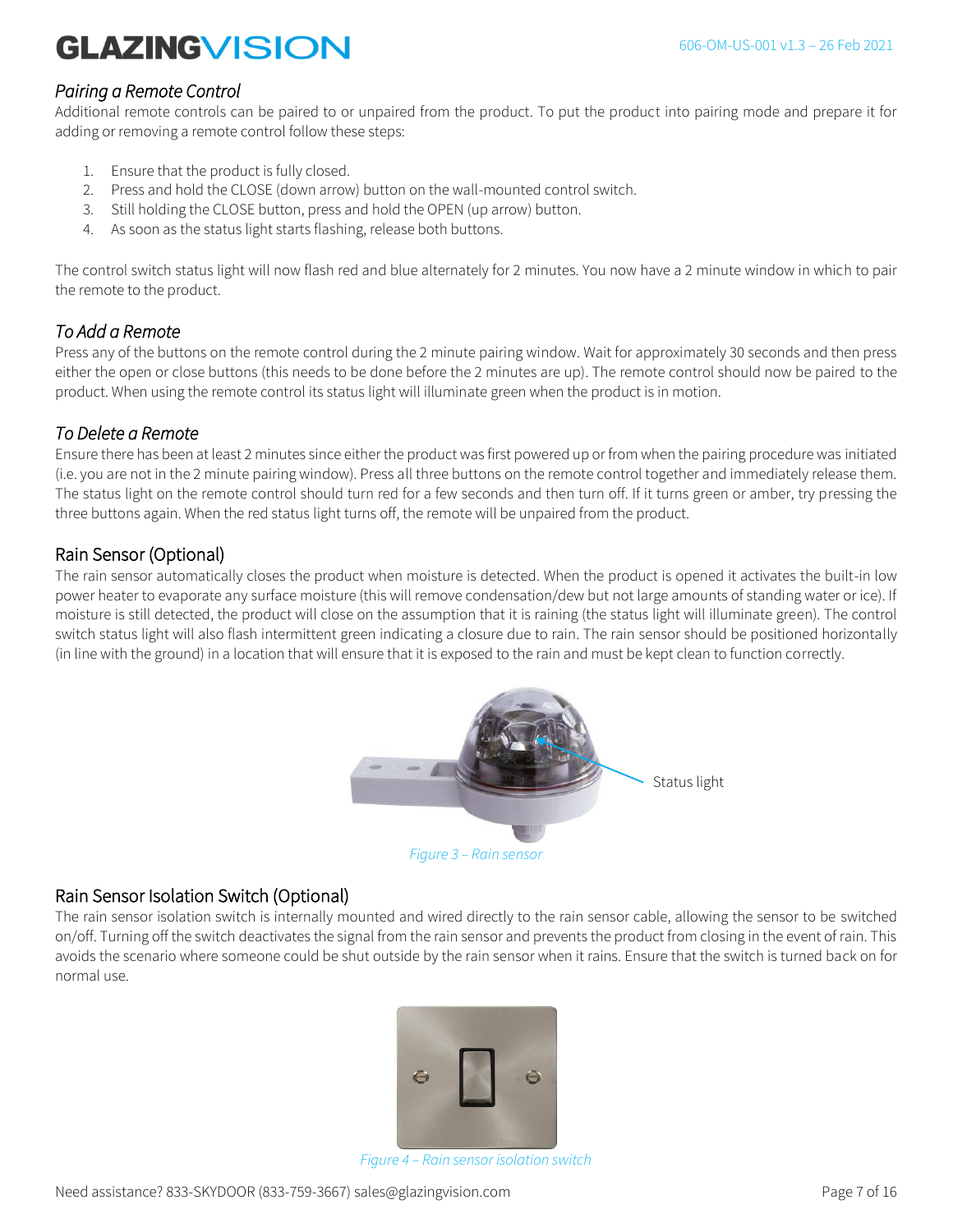#### Thermostat (Optional)

The thermostat offers control of the product to regulate the temperature within the building. For security reasons, when the property is unoccupied, the thermostat should be switched off and the product closed.

#### External Keypad (Optional)

The keypad option offers secure access into the product from the outside via a numerical pass code. To open or close the product, enter the four-digit numerical code (Glazing Vision supplies an initial code with the product and instructions for changing it as required). Unlike the standard internal wall switch, the keypad does not offer 'press and hold' operation. The keypad is mounted remotely.



*Figure 5 – External keypad*

#### External Key Switch (Optional)

The key switch option offers the same function as the keypad but via a key operated switch. In addition, the key switch does offer 'press and hold' operation. To open the product, turn the key in a clockwise direction. To close the product, turn the key in an anti-clockwise direction.



*Figure 6 – External key switch*

#### Battery Backup (Optional)

The battery backup supply provides an uninterruptable power source (24V DC) in the event of a main power supply failure. It houses a 24V power supply, an Uninterruptable Power Supply (UPS) switch and two 5Ah batteries. This will allow full operation of the product for a limited period in the event of a power failure. The battery backup will resume normal operation once the main power supply is restored. The battery backup is protected with a 15A breaker switch. Please note that main power must be applied to the UPS before the DC output is activated. Product use should be kept to a minimum during main power supply failure to maintain battery efficiency.



*Figure 7 – Battery backup supply*

#### Home Automation System Integration (Optional)

The product can be connected to home automation systems. Please contact Glazing Vision for further details if required.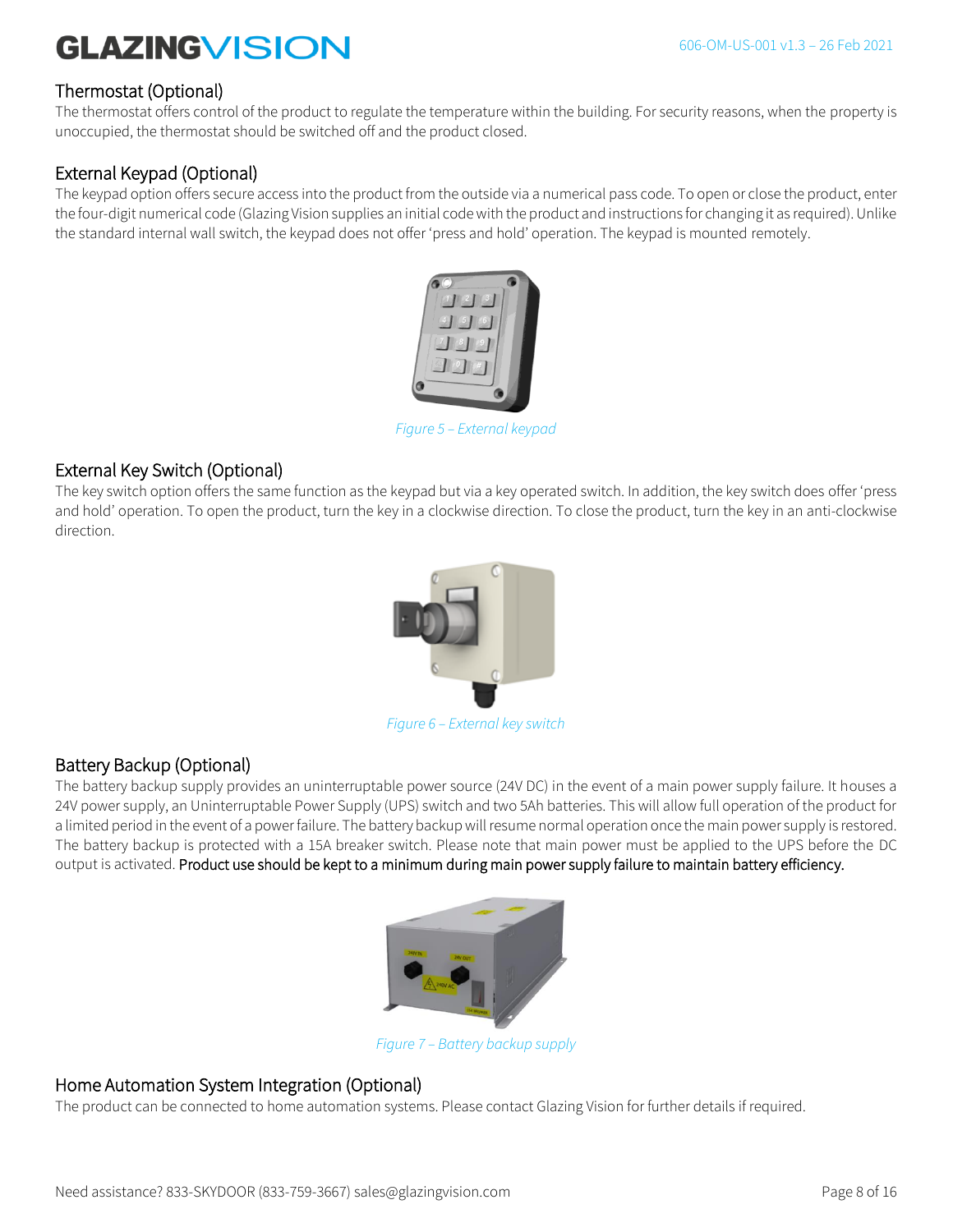## Product Safety

The Three Wall Box has infrared photoelectric sensors positioned along the sealing edge of the product (the sealing edge is where the door closes). One sensor emits a beam which is received by the other during normal operation. If this beam is obstructed by any object the door will immediately stop moving and then back off slightly to prevent damage to the framework, mechanisms or object and prevent entrapment. Until the path of the beam is cleared the product will not operate. This offers protection against trapping fingers or limbs at the sealing edge.

These sensors do not offer protection against the other edges of the product and only protects along the inside face. To avoid serious injury or damage to the product, do not place anything in or near to the product's mechanisms. Care must always be taken around motorized equipment. Do not allow unauthorized persons (e.g. children) to operate or play near the product.

## Manual Override

In the unlikely event of failure of the Three Wall Box, it may be necessary to manually override the product. Before considering manually overriding the product, several likely issues should be ruled out first. Check that power is being supplied to the Three Wall Box, also check for any obstructions around the mechanisms and proximity sensors, and lastly check that the wall switch is not showing any errors (if so, see the troubleshooting section). If none of these suggestions resolve the issue, then the product can be manually overridden.

#### Stuck Open or Closed

If the Three Wall Box is stuck in the open or closed position and will not open/close electrically, the mechanisms can be disengaged to allow the door to be opened/closed manually. Manual override can be done from the inside. Do not attempt to manually override the product without a safe working platform.

The internal manual override is located on the treadplate approximately 10" from the center of the product. It is accessed through a hole in the treadplate covered by a cover cap. Remove the cover cap.



*Figure 8 – Manual override location*

To override the electric mechanism, insert a 6mm Allen key through the hole and engage with the override. Rotate the Allen key in a clockwise direction to disengage the motor.

If a solenoid bolt is fitted, this will also need to be disengaged before the door can be opened. This can be done simply by removing the treadplate and unscrewing the solenoid bolt from the framework. Take care to not disturb the cables.

While the motor is disengaged, the unit can be pushed open/closed as desired. Do not attempt to push the door without a safe working platform.

Once the product is open, the mechanisms can be detached/reattached, and any problems can be diagnosed and resolved (contact Glazing Vision for assistance with this). Ensure that the door remains fully supported at all times.

Note that if the product is subsequently pushed closed manually without reengaging the mechanisms, the building will be watertight, but not secure.

Please contact Glazing Vision for further assistance – the product will no longer be operational. Once the issue is resolved, the product should be reassembled then re-initialized.

Need assistance? 833-SKYDOOR (833-759-3667) sales@glazingvision.com example 20 years are page 9 of 16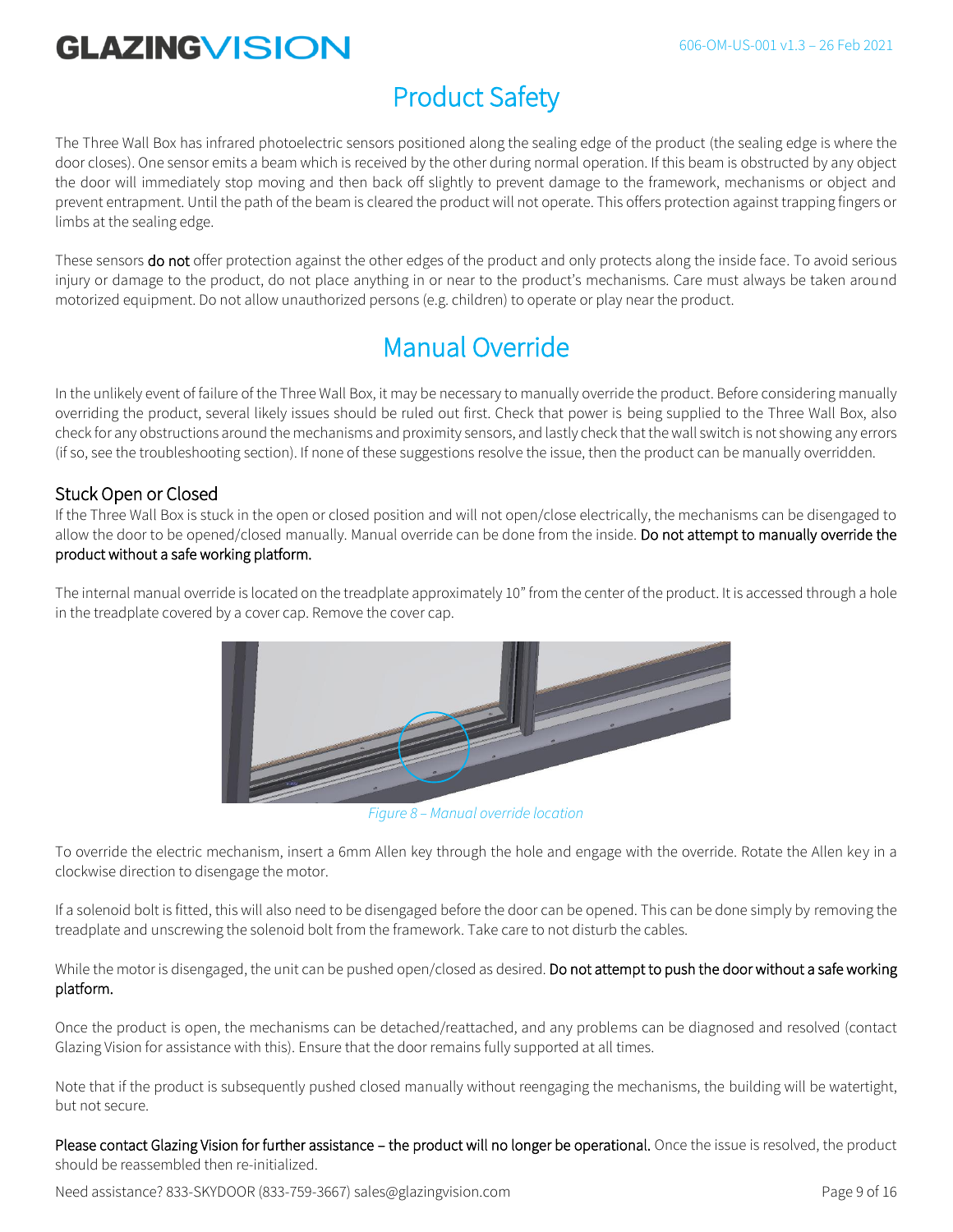#### Re-Initialization

If the manual override has been used or there has been a full power outage the product may require re-initializing. Until this is done the product may be prevented from opening and the optional extras will not function. Once the main power supply has been restored manually position the product approximately halfway open and re-engage the override. If you have trouble rotating the Allen key fully, gently rock the sliding section back and forth to engage/disengage the drive. If a solenoid bolt is present, this and the treadplate will also need to be refitted. Then simply press the close button on the control switch. The product will slowly creep to its fully closed position. The product is then ready to resume normal service.

If further assistance is required, contact Glazing Vision to arrange for an engineer to visit and resolve the issue.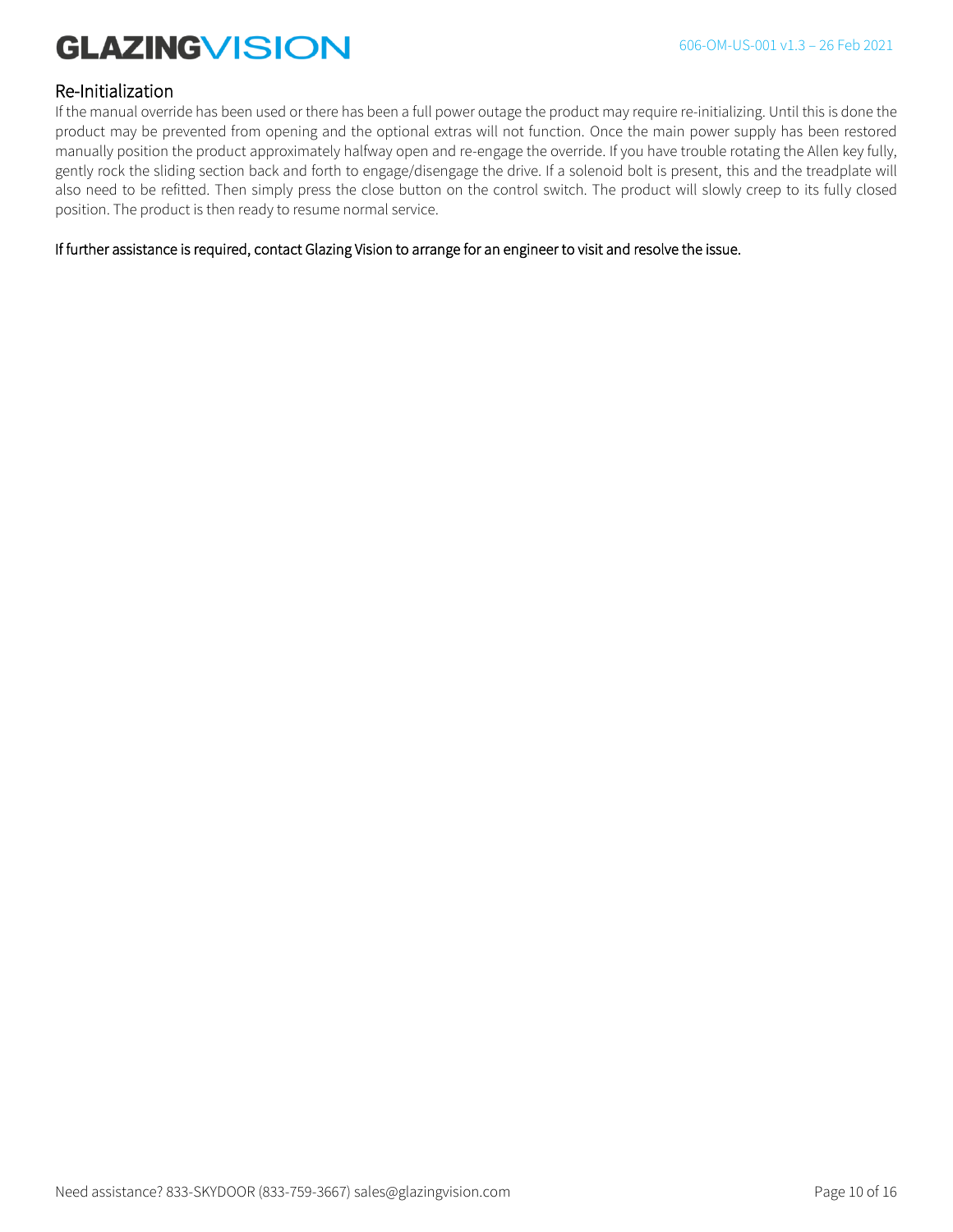## Troubleshooting

The Three Wall Box control board monitors the operation of the product. If a fault is detected, the control board will disable the unit to prevent possible damage. Fault and standard conditions are indicated by the status light on the control switch (figure 1). The following table shows the various status light displays and their meanings.

| Status Light Shown                                   | Meaning                                                                                                                                                                                                                                                                      |
|------------------------------------------------------|------------------------------------------------------------------------------------------------------------------------------------------------------------------------------------------------------------------------------------------------------------------------------|
| Continuous green                                     | The product is moving as part of normal operation. If one touch opening/closing has been<br>activated, the status light will remain lit until the product stops moving.                                                                                                      |
| Intermittent green<br>(flashes every second)         | The product is closing but not under control of the operating switch or remote control e.g. due<br>to an optional extra (such as a rain sensor) activating. The status light will continue flashing<br>until the product stops moving.                                       |
| Intermittent green<br>(flashes once every 2 seconds) | The fire input connection (if specified) has been triggered. The status light will remain lit when<br>opening to the fire position and when stationary afterwards so long as the fire input is still<br>active.                                                              |
| Continuous blue                                      | Indicates that the product has timed out (has taken too long to open/close). This is to avoid<br>continuous operation of the motor(s) when there is a potential issue. So long as the cause has<br>been rectified, pressing the open/close button will clear this condition. |
| Intermittent blue                                    | Indicates an overcurrent or undercurrent condition (the current that the motor(s) are receiving<br>is outside of the set limits). So long as the cause has been rectified, pressing the open/close<br>button will clear this condition.                                      |
| Continuous red<br>(after power on/fault recovery)    | Indicates that the product requires initialization/synchronization. Pressing close on the wall<br>mounted switch will initiate synchronization of the mechanism(s). The status light will flash red<br>whilst this is in progress.                                           |
| Intermittent red<br>(after power on/fault recovery)  | Indicates that the product is initializing/synchronizing. The condition will clear automatically<br>when the product has initialized.                                                                                                                                        |
| Continuous amber                                     | Indicates that a proximity (safety) sensor has been triggered preventing the product from<br>closing (it will still open). Once the object(s) obstructing the path of the sensor has been<br>cleared, normal product operation will be resumed.                              |
| Intermittent amber                                   | An unrecoverable fault has been detected by the controller and product operation has been<br>disabled. This state can be cleared by a button press combination (see table below) or<br>removing power (including backup batteries) from the product.                         |

If a fault occurs, please refer to the following table. Some faults with the unit may be easily corrected without the need for a site engineer to visit. Many faults can be cleared by resetting the board. To reset the system, switch off mains power briefly then switch the power back on again. Most faults should be cleared using this method, however, in the event the fault persists, please contact Glazing Vision for assistance.

| Problem                                              | Possible Cause                                                           | Action                                                                                                                                             |
|------------------------------------------------------|--------------------------------------------------------------------------|----------------------------------------------------------------------------------------------------------------------------------------------------|
| Continuous blue<br>Product has timed out.            | The product has taken too long to<br>open/close.                         | Check for possible obstructions or parts (e.g.<br>sensors) that may have been knocked out of<br>place. Once clear, press the open/close<br>button. |
| Intermittent blue<br>Overcurrent/undercurrent fault. | Something is preventing the<br>mechanisms from opening/closing.          | Check for and remove any obstructions to the<br>mechanisms. Once clear, press the open/close<br>button.                                            |
|                                                      | The door is frozen to the base.                                          | Wait until the ice melts before attempting to<br>operate the product.                                                                              |
|                                                      | The product been left inactive for a<br>long period (a month or longer). | This fault may occur after a long period of<br>inactivity, reset the product (turn it off/on<br>using the mains isolator switch) and try again.    |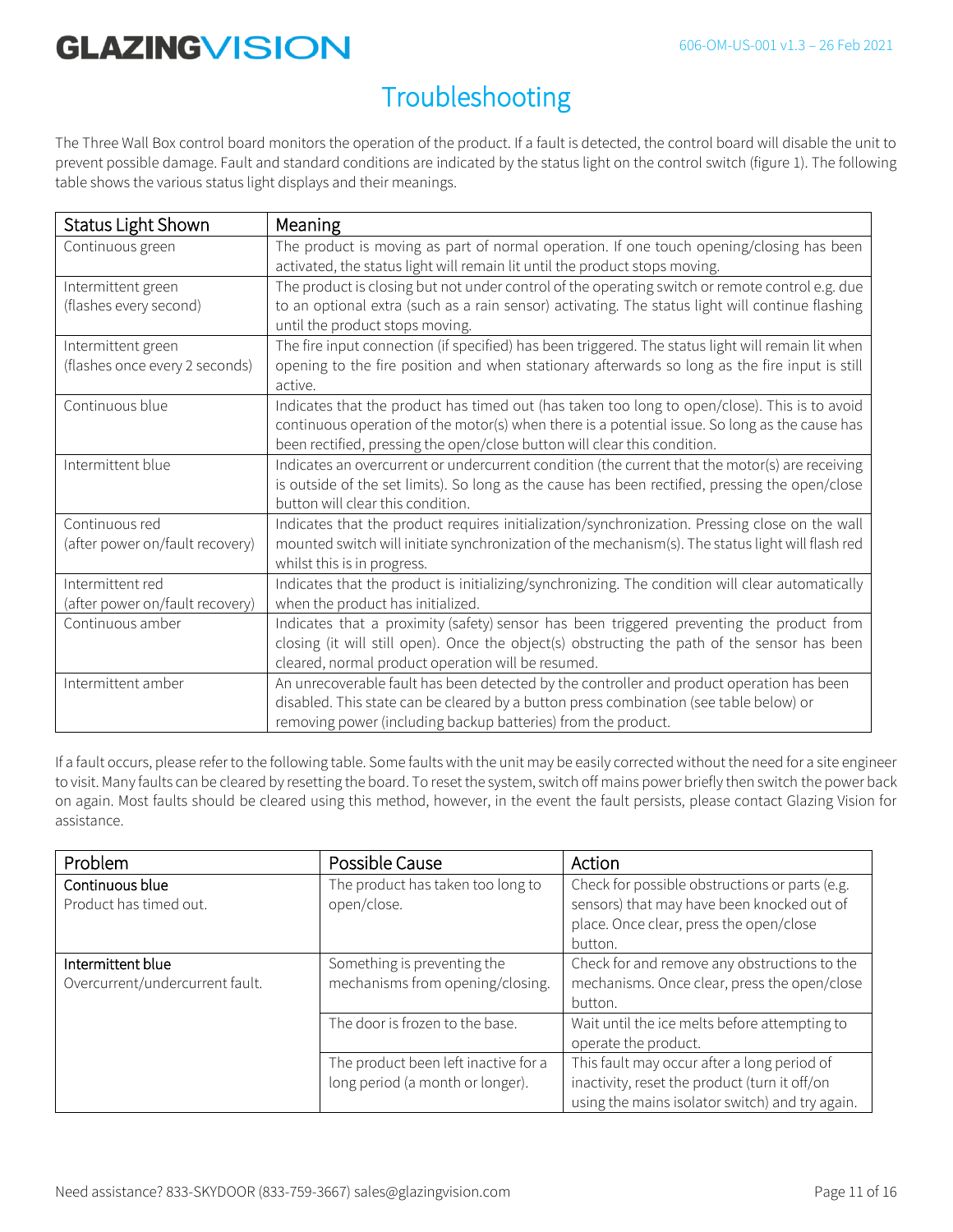| Continuous red<br>Synchronization/initialization state -<br>the product needs to be initialized.                          | May occur after turning<br>off/disconnecting the power when<br>the mechanisms were not in the<br>closed position.               | Press the close button on the wall mounted<br>control switch to initiate synchronization of<br>the mechanism(s). The status light will flash<br>red whilst this is in progress.                                                                                                                                                                                                                                                                                                                                                                                                                                                                                                                                                        |
|---------------------------------------------------------------------------------------------------------------------------|---------------------------------------------------------------------------------------------------------------------------------|----------------------------------------------------------------------------------------------------------------------------------------------------------------------------------------------------------------------------------------------------------------------------------------------------------------------------------------------------------------------------------------------------------------------------------------------------------------------------------------------------------------------------------------------------------------------------------------------------------------------------------------------------------------------------------------------------------------------------------------|
| Continuous amber<br>A proximity (safety) sensor has been<br>triggered - the product will not close.                       | Something is obstructing the path<br>of the sensor beams.                                                                       | Check for and remove any obstructions to the<br>sensors.                                                                                                                                                                                                                                                                                                                                                                                                                                                                                                                                                                                                                                                                               |
| Intermittent amber<br>Fault lockout state - controller is<br>unable to reset itself and the product<br>has been disabled. | Cause unknown.                                                                                                                  | Do not attempt to recover this fault without<br>being in full view of the product, ask for<br>assistance. To force a resynchronization, press<br>both the up and down buttons of the wall<br>mounted control switch at the same time for<br>two seconds. The control switch status light<br>will then toggle through red, green and blue<br>colors, finishing with red. Press the down<br>button to close the product and initiate<br>synchronization (the status light will flash red<br>whilst this is in progress). If one of the<br>mechanisms fails to move or if the fault is<br>triggered for a second time, do not attempt to<br>try again, and if required refer to the manual<br>override instructions to close the product. |
| The product opens or closes for no<br>apparent reason.                                                                    | The rain sensor (if specified) is dirty<br>or still wet triggering the product to<br>close.<br>The thermostat (if specified) is | If it is raining wait until the rain stops before<br>trying to open the product. If the rain sensor<br>needs cleaning, open the product and isolate<br>the power supply, then clean the rain sensor.<br>Check that the thermostat is set to the desired                                                                                                                                                                                                                                                                                                                                                                                                                                                                                |
|                                                                                                                           | reacting to a change in temperature<br>and triggering the product to<br>operate.                                                | temperature setting.                                                                                                                                                                                                                                                                                                                                                                                                                                                                                                                                                                                                                                                                                                                   |
|                                                                                                                           | The home automation system (if<br>specified) is operating the product<br>remotely.                                              | Check that the home automation system is<br>functioning correctly.                                                                                                                                                                                                                                                                                                                                                                                                                                                                                                                                                                                                                                                                     |
| The rain sensor is not working.                                                                                           | The rain sensor is located in a<br>position where it is shielded from<br>the rain or the sensor is dirty.                       | Check the positioning of the rain sensor and<br>move it to a more exposed position (a Glazing<br>Vision engineer may be required for this task).<br>If the rain sensor needs cleaning, open the<br>product and isolate the power supply, then<br>clean the rain sensor.                                                                                                                                                                                                                                                                                                                                                                                                                                                                |

### Glass Specification and Breakage Instructions

#### Glass Specification

Various options are available at time of order. If specific data is required for the glazing please contact your supplier for a glass data sheet covering the specification installed within your unit.

#### Breakage Instructions

Glass breakage is not covered under the product warranty. In the event of the glass being damaged please contact Glazing Vision for assistance.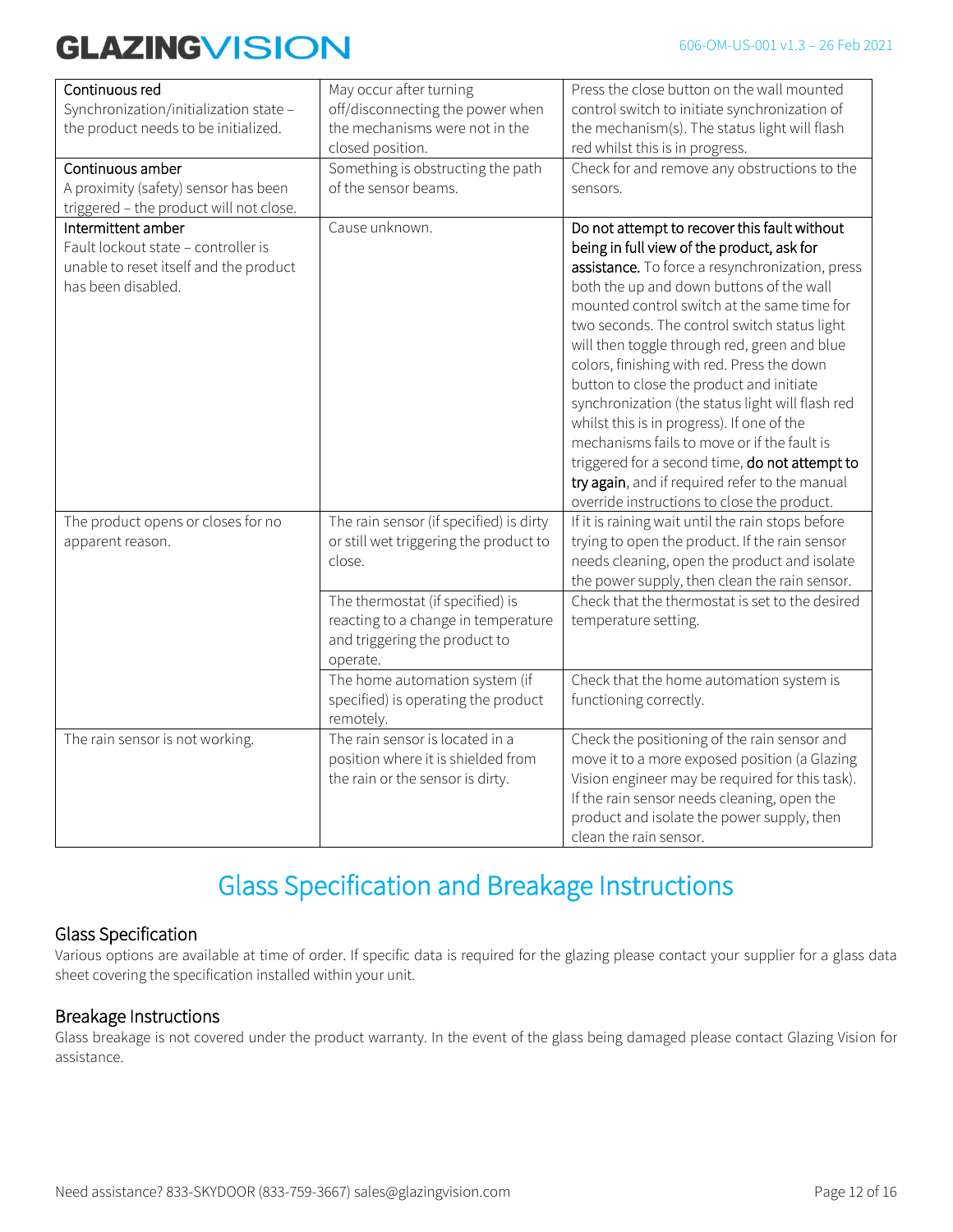### Routine Testing and Maintenance

#### General Maintenance and Safety

To keep the Three Wall Box in good working order there are a few basic points that should be observed:

- Do not place anything on, or cause obstruction to the moving section of the product when opening the unit as this may cause damage to the unit's mechanisms and/or prevent it from opening.
- Do not walk or sit on the unit (except for the designated treadplate).
- Make sure that fingers and other obstructions are clear of the product and its mechanisms during any operation, severe damage/injury may be caused.
- Do not touch the motors/mechanisms after operating the unit as they may become hot.
- Do not remove the cover plate protecting the control board, as this may allow the controls to become damaged.
- Do not allow unauthorized persons (e.g. children) to operate the product as this may lead to injury or damage to the product.

#### Specific Maintenance Requirements

Maintenance must only be carried out by suitably qualified personnel\*. The following maintenance requirements must be completed and logged on the sheets at the back of this manual. Glazing Vision can offer a service/maintenance contract – please contact us for further details.

\*Suitably qualified assumes Glazing Vision Engineers or Approved Installers (installers that have attended a Glazing Vision installation training course for this product and carry 'Approved Installer' status), or an experienced electro-mechanical service engineer.

#### *Monthly Requirements*

• The product should be fully opened and closed to ensure that the seals are free, and the mechanisms function evenly.

#### *Annual Requirements (at least annual - recommended every 6 months)*

- Check the integrity of the glazing units (there should not be any misting or condensation).
- Check that all moving parts are free from debris.
- Lubricate (WD-40 Specialist High Performance Silicone Lubricant or equivalent) all moving parts and check they move freely (you may need to remove product flashings).
- Check that the mechanisms are straight and true.
- Check that the proximity sensors are clean, aligned, secure and undamaged.
- Check that all fixings are appropriately tightened.
- Check that access to the overrides is clear and advise the relevant party to amend if not.
- Check all electrical cables and ensure that they are not trapped and/or damaged.
- Check that no water is in the unit.
- Clean and inspect all rubber/silicone seals, contact Glazing Vision to arrange for replacement seals to be fitted if required.
- Check that electrical connections are well made and secure.
- Check that the control switch does not show any errors.
- Test the operation.
- Test any optional extras present.

#### *Every 5 Years*

Replace backup batteries (if present).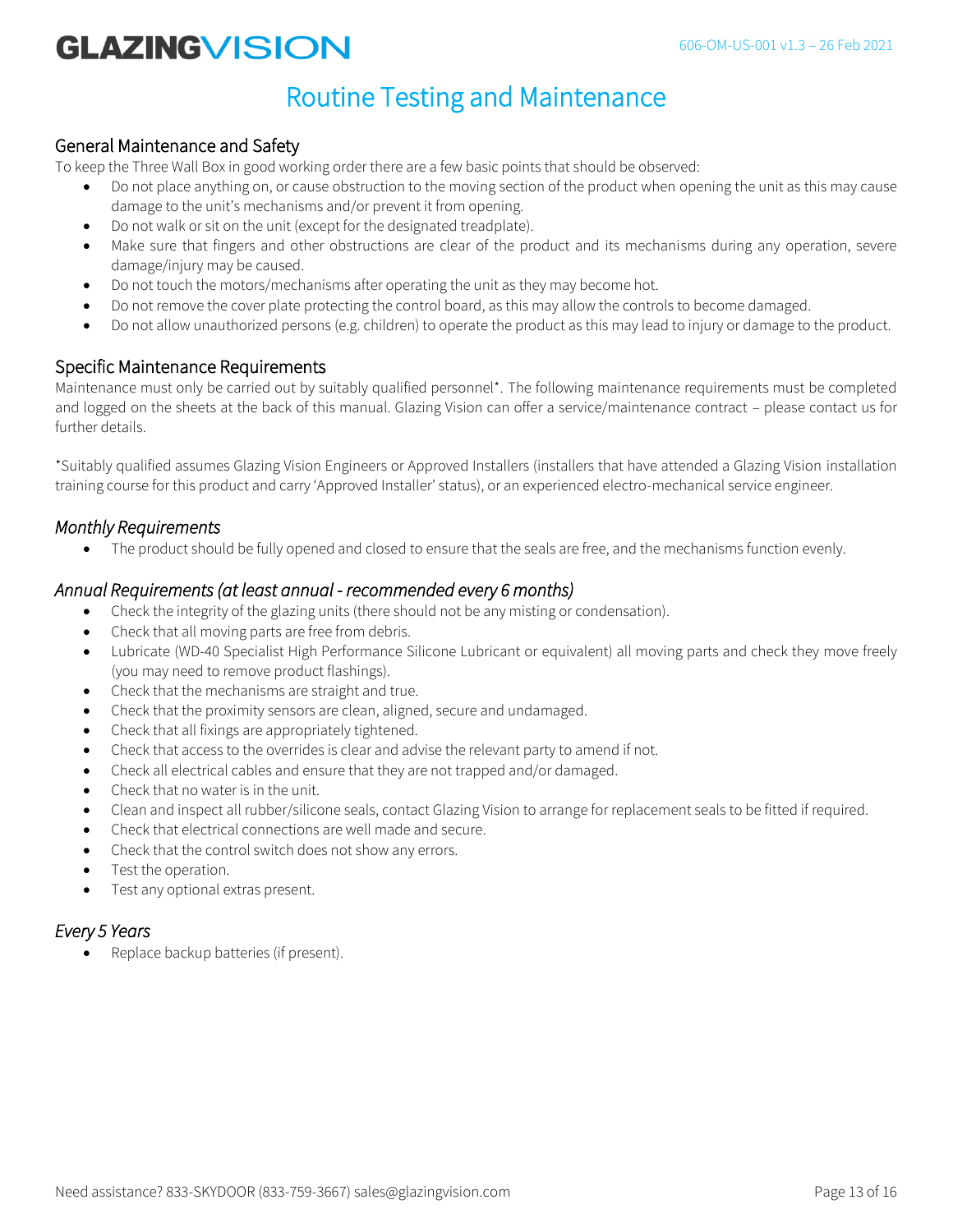#### *Cleaning Requirements*

Regular cleaning should be carried out, increasing the frequency if the area is subject to excess debris such as falling leaves or heavy soiling from atmospheric pollution. Due to the Three Wall Box's unique bonding method and the pitch built into the product, there should be no water ponding on the glass when installed correctly.

Any standard glass cleaning product can be used to clean the glazing units. However, take care not to use abrasive materials or cleaners as this may affect the unit and its finish. The framework of the unit can be cleaned using warm soapy water with a soft lint free cloth. It is important to avoid getting water into the internal channels of the product framework. Therefore, Glazing Vision highly recommends carrying out any cleaning of the product whilst in the closed position.

- Clear any debris from and around the unit.
- Clean the glass and inspect the integrity of the glazing units.
- Clean the frame and inspect the finish integrity.
- Clean and inspect all rubber/silicone seals, contact Glazing Vision to arrange for replacement seals to be fitted if required.
- Clean the rain sensor (if present).

## Disposal at End of Life

Glazing Vision design products with ease of recyclability at end of life in mind. Many of the main components used are widely recyclable and we encourage you to recycle the unit and/or dispose of the component parts responsibly, in accordance with the guidance from your local authority.

This product comprises the following materials:

| Aluminum framework and corner brackets        | Widely accepted for recycling at local recycling depots.                                 |
|-----------------------------------------------|------------------------------------------------------------------------------------------|
| Steel framework and corner brackets           | Widely accepted for recycling at local recycling depots.                                 |
| Stainless steel                               |                                                                                          |
| (Fixings, nuts, bolts, screws, brackets etc.) | Widely accepted for recycling at local recycling depots.                                 |
| Glass                                         | Widely accepted for recycling. Check disposal locations with your local recycling depot. |
| PVC/nylon/plastic                             | Recyclable - check disposal with your local recycling depot.                             |
| Rubber seals and silicone sealant             | Not currently recyclable.                                                                |
|                                               | Please dispose of as waste electrical and electronic equipment at your local recycling   |
| Electrical components                         | depot.                                                                                   |
| <b>Batteries</b>                              | Please dispose of as segregated battery waste at your local recycling depot.             |

### Serial Number

Each Glazing Vision product has a unique serial number. A label giving this serial number is affixed to the exterior of each Three Wall Box. This number should be recorded within the maintenance log section of this manual for future reference. If you need to contact us for any reason, Glazing Vision may ask for the product's serial number to enable us to assist with your enquiry.

### Warranty Information

A warranty document will be provided with the product. To ensure the warranty is maintained, the product must be regularly maintained/serviced in accordance with the instructions in this manual.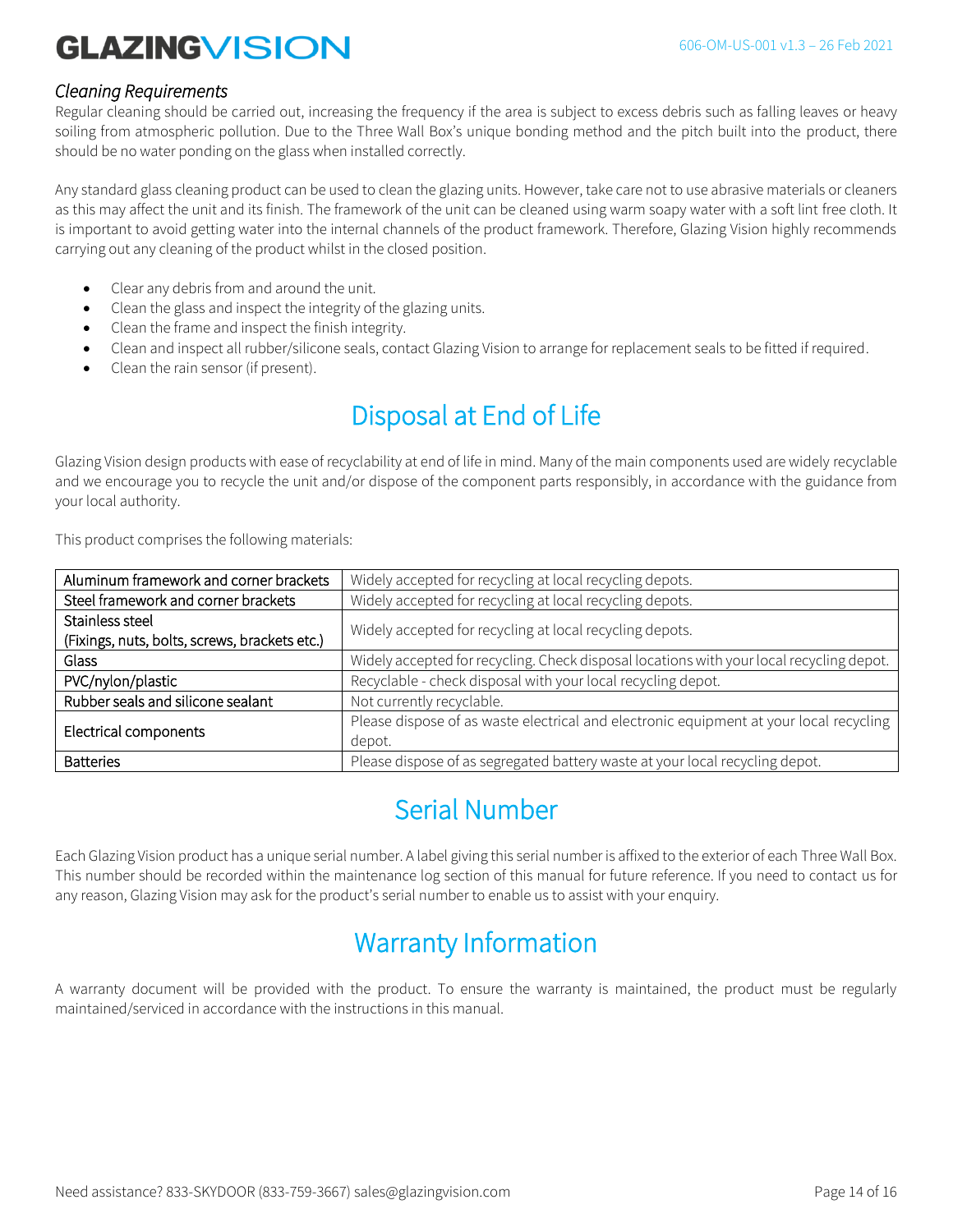## Maintenance Log

Project Address: …………………………………………………………………………………………………………………………...………….

Unit Serial Number: …………………………………………………………………………………………………………………………...……...

| <b>Work Completed</b>                                                                    | <b>Notes</b> | Name | Date |
|------------------------------------------------------------------------------------------|--------------|------|------|
| Annual Requirements yes/no<br>Battery Replacement yes/no<br>Cleaning Requirements yes/no |              |      |      |
| Annual Requirements yes/no<br>Battery Replacement yes/no<br>Cleaning Requirements yes/no |              |      |      |
| Annual Requirements yes/no<br>Battery Replacement yes/no<br>Cleaning Requirements yes/no |              |      |      |
| Annual Requirements yes/no<br>Battery Replacement yes/no<br>Cleaning Requirements yes/no |              |      |      |
| Annual Requirements yes/no<br>Battery Replacement yes/no<br>Cleaning Requirements yes/no |              |      |      |
| Annual Requirements yes/no<br>Battery Replacement yes/no<br>Cleaning Requirements yes/no |              |      |      |
| Annual Requirements yes/no<br>Battery Replacement yes/no<br>Cleaning Requirements yes/no |              |      |      |
| Annual Requirements yes/no<br>Battery Replacement yes/no<br>Cleaning Requirements yes/no |              |      |      |
| Annual Requirements yes/no<br>Battery Replacement yes/no<br>Cleaning Requirements yes/no |              |      |      |
| Annual Requirements yes/no<br>Battery Replacement yes/no<br>Cleaning Requirements yes/no |              |      |      |
| Annual Requirements yes/no<br>Battery Replacement yes/no<br>Cleaning Requirements yes/no |              |      |      |
| Annual Requirements yes/no<br>Battery Replacement yes/no<br>Cleaning Requirements yes/no |              |      |      |
| Annual Requirements yes/no<br>Battery Replacement yes/no<br>Cleaning Requirements yes/no |              |      |      |
| Annual Requirements yes/no<br>Battery Replacement yes/no<br>Cleaning Requirements yes/no |              |      |      |